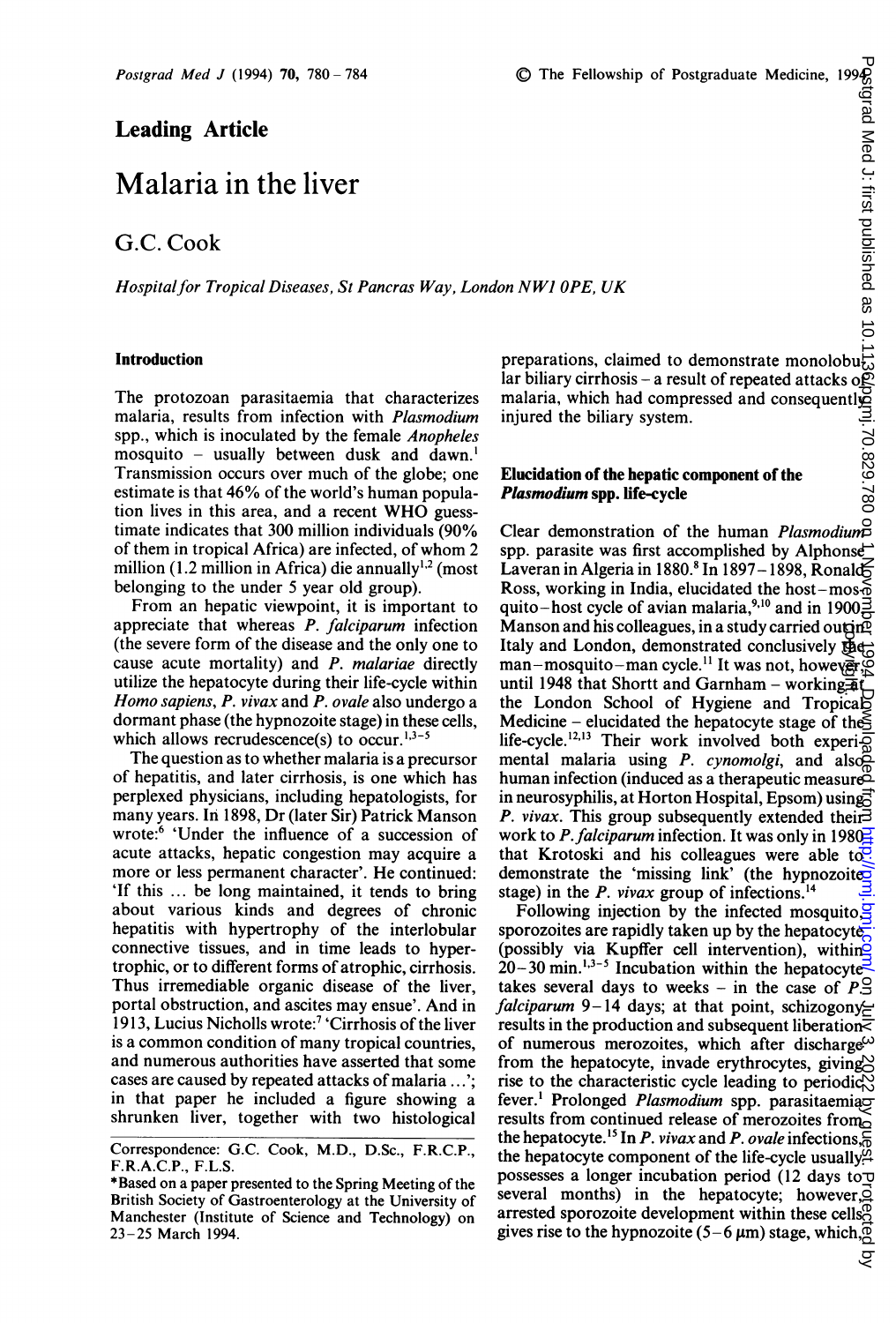in the absence of satisfactory chemotherapy, persists for months or years.

Although the hepatocyte is therefore a crucial component in the Plasmodium spp. life-cycle, significant morphological change does not occur during this process; although schizogony temporarily displaces the hepatocyte nucleus, other sequelae are absent.4

## Plasmodium spp. infection in the long-term resident of an area of high transmission

In a malarious area, repeated infection occurs from the day of birth onwards. During the first  $3-6$ months of life, partial immunity  $-$  rendered by maternal antibodies - results in moderate protection; hepatic changes are minimal.<sup>16</sup> At  $>6$ months, a high peripheral blood parasitaemia is a frequent occurrence, and significant morbidity (and occasionally mortality) occurs. Splenomegaly is frequently present. During this phase, hepatocyte damage is, however, minimal and the hepatic histological appearance is dominated by ingested Plasmodium spp. in sinusoidal erythrocytes.<sup>16</sup> However, marked reticuloendothelial (RE) activity (involving the Kupffer cells and macrophages) is present; this is accompanied by pigment deposition - well demonstrated using a bi-refringent staining technique. Later, with the onset of increased inherent immunity, the level of parasitaemia is reduced, malarial antibody titre rises and the splenomegaly rate reduced. Clearance of pigment – beginning at the centre of the hepatic lobule  $-$  is apparent histologically.<sup>16</sup>

In an indigenous population in an area of high transmission, RE changes therefore predominate; hepatocyte changes (which are minimal) consist of lipofuscin and occasionally haemosiderin (malaria pigment) deposition, fat-droplet formation, mitochondrial swelling, and microvillus loss.5

In a small percentage of individuals living in an area of high transmission, hyper-reactive malarious splenomegaly (HMS) – an aberrant immunological response to the four human *Plasmodium* spp. results. $17,18$  In this syndrome, massive splenomegaly, often accompanied by significant hepatomegaly, is usual; sinusoidal lymphocytosis (mostly T-lymphocytes) (which may be intense), raised serum IgM (polyclonal) and an elevated malarial antibody titre in peripheral blood are co-existent features. IgM staining of a liver biopsy section reveals intense deposition within the RE elements. It is sometimes possible to detect immune complexes, cryoglobulins, rheumatoid-like factor and other auto-antibodies also.<sup>5</sup> In studies carried out in Africa, an increase in circulating B-lymphocytes has been demonstrated; T-cell concentration remains normal.<sup>5</sup> However, in Indonesia, the T-8

concentration is diminished, B-lymphocyte concentration remaining normal.<sup>4</sup> Immunological mechanisms underlying HMS therefore remain enigmatic.

## Acute Plasmodium spp. infection in the non-immune individual

Malaria infection in the newly exposed individual is sometimes followed by profoundly devastating consequences.<sup>16,19</sup> Pathological changes are multisystemic, the brain and kidneys being most severely affected. However, the liver may be intensely congested and swollen; numerous parasitized red cells can be demonstrated within hepatic sinusoids, and there is a great deal of malaria pigment deposition. Owing to the fact that ethical constraints preclude intense clinical investigation in the presence of severe complicated P. falciparum infection, pathophysiological events in this disease have not to date been fully elucidated (see below).

## Hepatotoxicity resulting from anti-Plasmodium spp. agents

Amodiaquine - formerly widely used as a chemoprophylactic against Plasmodium spp. - produces significant hepatocellular dysfunction; $^{20,21}$  it is now rarely used due to a causative association with bone-marrow depression. 'Fansidar' (pyrimethamine + sulphadoxine) has been extensively used in chemoprophylaxis, and remains an effective chemotherapeutic agent; it also produces significant hepatocellular dysfunction.<sup>22</sup> Mefloquine, a compound now widely used both in chemoprophylaxis and chemotherapy, can also produce significant changes in liver-function tests; $^{22}$  it has not, however, been associated with significant histological abnormality. Quinine, again the first-line agent against P.falciparum infection, is also hepatotoxic, albeit rarely.'

## Clinical manifestations and differential diagnosis

In the presence of Plasmodium spp. (especially P. falciparum) infection, tender hepatomegaly, often associated with splenomegaly, is frequently present.<sup>1,4,5,23</sup> Jaundice usually has a haemolytic basis.<sup>23</sup> Anaemia (which may be severe) is also usually haemolytic in origin. Differential diagnosis is from other causes of tender hepatomegaly: e.g., the viral hepatitides, Epstein-Barr virus/cytomegalovirus hepatitis, Coxiella burnetii hepatitis, Salmonella spp. hepatitis, invasive hepatic amoebiasis, and the 'jaundice of acute systemic bacterial infection'.4 Liver-function tests frequently exhibit an uncon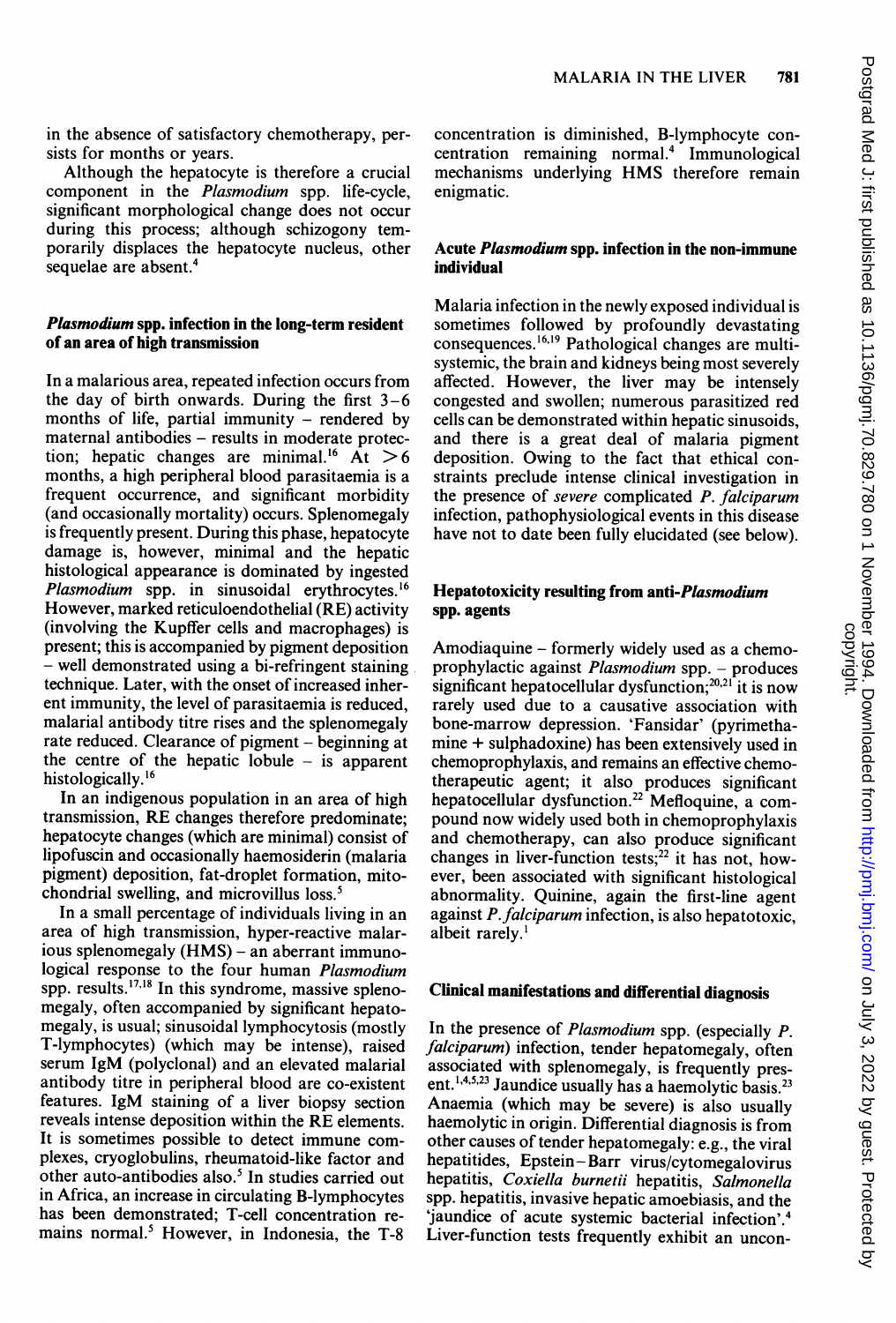jugated hyperbilirubinaemia; however, in P. falciparum infection, the conjugated component may be significantly elevated. In blackwater fever, cholestasis may predominate. In severe P. falciparum infection, serum aminotransferase and 5'-nucleotidase concentrations are elevated, prothrombin time is prolonged, and serum albumin reduced.5 Other findings are lactic acidosis and hypoglycaemia (see below), together with changes in triglycerides, phospholipids, free fatty acids, and cholesterol (esterified and non-esterified).5

## Experimental and clinical investigations

Between 1945 and 1965, B.G. Maegraith and his colleagues, working at the Liverpool School of Tropical Medicine, carried out extensive studies on experimental malaria in Macaca mulatta.<sup>24</sup> This group demonstrated reduced hepatic blood flow, which was considered to result from sympathetic overactivity. $2^{4-27}$  As a consequence, sinusoidal perfusion was shown to be reduced, with resultant anoxia and centrilobular hepatic necrosis. Satisfactory human studies have been few and far between and, due to ethical constraints, very few have addressed the situation in severe complicated infection.<sup>28-42</sup> Available data relate to 'therapeutic' P. vivax infection (see above), studies in British soldiers during World War II (1939-1945), and in American soldiers serving in the Korea and Vietnam wars. These older investigations utilized liverfunction tests which are now outdated; in few instances was hepatic histology examined. There are, therefore, very few satisfactory studies relating to the state of the liver in complicated Plasmodium spp. infection.

Recently, Molyneux and his colleagues, working in Thailand, have studied hepatic blood flow both in complicated and uncomplicated P. falciparum infection - using an indocyanine green clearance technique.43 In complicated infection, hepatic blood flow was shown to be significantly reduced when measurements were compared with those following recovery ( $P \le 0.002$ ); in uncomplicated infection, there was no significant change. The investigation was interpreted as reflecting reduced splanchnic flow in complicated P. falciparum malaria, a conclusion strengthened by further demonstration that intestinal absorptive function (based on studies involving three orally administered test sugars) was also reduced; this was also attributed to reduced splanchnic flow.43 This study, therefore, corroborates experimental evidence indicating that in severe complicated infection,  $centrilobular$  necrosis – ischaemic in origin – results from a major reduction in splanchnic flow induced by heavy P. falciparum parasitaemia. Whether tumour necrosis factor  $(TNF)$  – greatly

elevated in complicated P. falciparum infection  $-\frac{1}{3}$ contributes to these changes is unknown.

## Significance of hepatic blood-flow reduction in complicated P.falciparum infection

Hypoglycaemia, which results from defective hepatic gluconeogenesis, can be explained, in part at least, by relative ischaemia. $4,43$  Recent evidence<sup>0</sup> indicates that the segment of the glycolytic pathway between galactose and glucose is unimpaired in *severe* complicated infection.<sup>44</sup> Reduced clearance is also likely to explain the associated lactic acidaemia and endotoxaemia. Therapeutically, metabolism of anti-*Plasmodium* spp. compounds $\exists$ . for example, quinine, is likely to be significantly. impaired.<sup>4,43</sup>

## Management of hepatic abnormalities

Specific therapy to counteract hepatic involvement consequent on severe (complicated) Plasmodium spp. infection is *not* indicated. Curative measures $\delta$ should be targeted towards reducing parasitaemia, $\exists$ and in caring for the (frequently) unconscious  $\delta$ patient. Specific aspects of management should  $\overline{\mathbf{e}}$ directed towards hypoglycaemia, pulmonary oedema, shock (hypotension), secondary infection(g), maintenance of renal function and an associated haemorrhagic diathesis/DIC.<sup>4</sup> copyright.

## A P. falciparum vaccine in the foreseeable future?

Research has largely concentrated on the pos-3<br>sibility of a spectrum sibility of a sporozoite vaccine;<sup>45,46</sup> other inves- $\Xi$ tigators have sought a safe and effective merozoite $\ddot{e}$ . or gametocyte preparation. Induction of protective immunity is made difficult by phenotypic/sequential antigenic variation, and antigenic diversity. $\overline{S}$ Only in the hepatocyte cycle (see above) is there  $a_{\overline{i}}$ possibility of inducing a cytotoxic lymphocyte<br>response.<sup>5</sup> Host factors, which must be crucially response. Host factors, which must be crucially important, leading to resistance to *severe* complicated infection are slowly being unravelled.<sup>47</sup>

#### Conclusions

Few, if any, would now give credence to early work that purported to invoke hepatitis and/or cirrhosiso as long-term sequelae of *Plasmodium* spp. infection $\frac{2}{5}$ (see above). In the light of available data, however, the following conclusions seem justified:

1. Hepatocyte involvement, which is crucial to the  $\overline{Q}$ life-cycle of *Plasmodium* spp., does not produce significant clinical disease;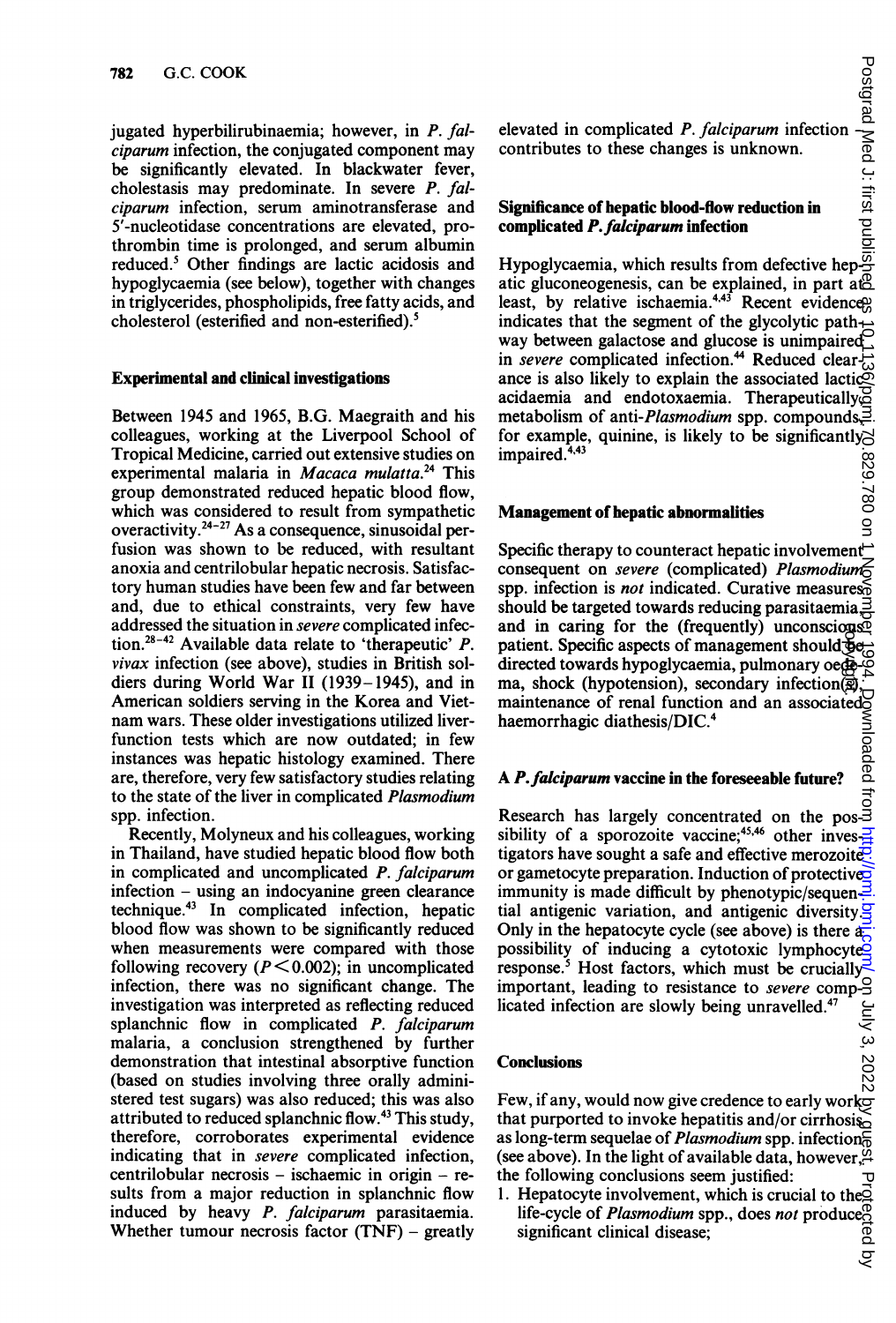- infection involves the RE components; 3. Significant clinical symptoms/signs are unusual in a straightforward infection;
- 4. Severe, complicated P. falciparum infection can result in significant centrilobular necrosis;

#### References

- 1. Wernsdorfer, W.H. & McGregor, I. (eds). Malaria: Principles and Practice of Malariology. Churchill Livingstone, Edinburgh. 1988.
- 2. WHO. Tropical Disease Research Progress 1991-92. Eleventh Programme Report of the UNDP/World Bank/WHO Special Programme for Research and Training in Tropical Diseases (TDR). WHO, Geneva, 1993.
- 3. Hollingdale, M.R. Malaria and the liver. Hepatology 1985, 5: 327-335.
- 4. Cook, G.C. Hepatic structure and function in experimental and human malaria. In: Bianchi, L., Gerok, W., Maier, K.-P. & Deinhardt, F. (eds) Falk Symposium 54: Infectious Diseases of the Liver. Kluwer Academic, Dordrecht, 1990, pp. 191- 213.
- 5. Warrell, D.A. & Francis, N. Malaria. In: McIntyre, N., Benhamou, J.-P., Bircher, J., Rizzetto, M. & Rodes, J. (eds) Oxford Textbook of Clinical Hepatology. Oxford University Press, Oxford, 1991, pp. 701-706.
- 6. Manson, P. Tropical Diseases: A Manual of the Diseases of Warm Climates. Cassell & Co, London, 1898.
- 7. Nicholls, L. Cirrhosis of the liver of malarial origin. J Trop Med Hyg 1913, 2 (June): 164-165.
- 8. Laveran, A. Note sur un nouveau parasite trouvé dans le sang de plusieurs malades atteints de fivre palustre. Bull Acad Méd 1880, 2nd series 9: 1235-1236.
- 9. Ross, R. On some peculiar pigmented cells found in two mosquitos fed on malarial blood. Br Med J 1897, 2: 1786-1788.
- 10. Ross, R. Report on the cultivation of proteosoma, Labbe, in grey mosquitos. Ind Med Gaz 1898, 33: 448-452.
- 11. Manson, P. Experimental proof of the mosquito-malaria theory. Br Med J 1900, 2: 949-951.
- 12. Shortt, H.E. & Garnham, P.C.C. Demonstration of <sup>a</sup> persisting exo-erythrocytic cycle in Plasmodium cynomolgi and its bearing on the production of relapses. Br Med J 1948, 1: 1225-1228.
- 13. Shortt, H.E., Garnham, P.C.C., Covell, G. & Shute, P.G. The pre-erythrocytic stage of human malaria, Plasmodium vivax. Br Med J 1948, 1: 547.
- 14. Krotoski, W.A., Collins, W.E., Bray, R.S. et al. Demonstration of hypnozoites in sporozoite-transmitted Plasmodium vivax infection. Am J Trop Med Hyg 1982, 31: 1291-1293.
- 15. Murphy, J.R., Clyde, D.F., Herrington, D.A. et al. Continuation of chloroquine-susceptible Plasmodium falciparum parasitemia in volunteers receiving chloroquine therapy. Antimicrob Agents Chemother 1990, 34: 676-679.
- 16. Edington, G.M. & Gilles, H.M. Pathology in the Tropics, 2nd edn. Arnold, London, 1976.
- 17. Cook, G.C. The tropical splenomegaly syndrome (TSS) and other splenic diseases in the tropics. In: Tropical Gastroenterology. Oxford University Press, Oxford, 1980, pp. 205-221.
- 18. Crane, G.G. Hyperreactive malarious splenomegaly (tropical splenomegaly syndrome). Parasitol Today 1986, 2: 4-9.
- 19. Boonpucknavig, V. & Boonpucknavig, S. The histopathology of malaria. In: Wernsdorfer, W.H. & McGregor, 1. (eds) Malaria: Principles and Practice of Malariology. Churchill Livingstone, Edinburgh, 1988, pp. 673-708.

metabolic consequences include hypoglycaemia and lactic acidosis; and

- 5. No evidence of long-term sequelae (for example, hepatitis/cirrhosis) exists, apart from residual RE changes and the occasional development of HMS.
- 20. Larrey, D., Castot, A., Pessayre, D. et al. Amodiaquineinduced hepatitis: a report of seven cases. Ann Intern Med 1986, 104: 801-803.
- 21. Neftel, K.A., Woodtly, W., Schmid, M., Frick, P.G. & Fehr, J. Amodiaquine induced agranulocytosis and liver damage. Br Med J 1986, 292: 721-723.
- 22. Reisinger, E.C., Horstmann, R.D. & Dietrich, M. Tolerance of mefloquine alone and in combination with sulfadoxinepyrimethamine in the prophylaxis of malaria. Trans Roy Soc Trop Med Hyg 1989, 83: 474-477.
- 23. Chawla, L.S., Sidhu, G., Sabharwal, B.D., Bhatia, K.L. & Sood, A. Jaundice in Plasmodium falciparum. J Assoc Physicians India 1989, 37: 390-391.
- 24. Maegraith, B. Pathological processes in malaria. Trans Roy Soc Trop Med Hyg 1948, 41: 687-699.
- 25. Skirrow, M.B., Chongsuphajaisiddhi, T. & Maegraith, B.G. The circulation in malaria. II. Portal angiography in monkeys (Macaca mulatta) infected with Plasmodium knowlesi and in shock following manipulation of the gut. Ann Trop Parasitol 1964, 58: 502-510.
- 26. Skirrow, M.B. & Maegraith, B.G. The circulation in malaria. I. Portal angiography in the normal rabbit and monkey (Macaca mulatta). Ann Trop Med Parasitol 1964, 58: 491-501.
- 27. Maegraith, B. & Fletcher, A. The pathogenesis of mammalian malaria. Adv Parasitol 1972, 10: 49-75.
- 28. Sinton, J.A. & Hughes, T.A. The functional capacity of the liver in malaria, with special reference to the levulose tolerance test. Ind J Med Res 1924, 12: 409-422.
- 29. Williams, R.G. The functions of the liver as affected by malaria induced by general paralytics. Lancet 1927, ii: 1071- 1073.
- 30. Klotz, 0. Necrosis of the liver in malaria. Am J Trop Med 1929, 9: 241-248.
- 31. Kopp, I. & Solomon, H.C. Liver function in therapeutic malaria. Am J Med Sci 1943, 205: 90-97.
- 32. Hughes, S.B. & Bomford, R.R. Clinical features and treatment of malaria in British troops in west Africa. Br Med J 1944, 1: 69-73.
- 33. Kern, R.A. & Norris, R.F. Liver involvement in malaria. US Naval Med Bull Washington 1944, 43: 847-858.
- 34. Mirsky, I.A., von Brecht, R. & Williams, L.D. Hepatic dysfunction in malaria. Science 1944, 99: 20-21.
- 35. Fredricks, M.G. & Hoffbauer, F.W. A study of hepatic function in therapeutic malaria. J Am Med Assoc 1945, 128: 495-499.
- 36. Lipincott, S.W., Ellerbrook, L.D., Hesselbrock, W.B., Gordon, H.H., Gottlieb, L. & Marble, A. Liver function tests in chronic relapsing vivax malaria. J Clin Invest 1945, 24: 616-622.
- 37. Spitz, S. The pathology of acute falciparum malaria. Military Surg 1946, 99: 555-572.
- 38. Andrews, W.H.H. The liver lesions in malaria. Trans Roy Soc Trop Med Hyg 1948, 41: 699-704.
- 39. Corcoran, T.E., Hegstrom, G.J., Zoeckler, S.J. & Keil, P.G. Liver structure in nonfatal malaria. Gastroenterology 1953, 24: 53-62.